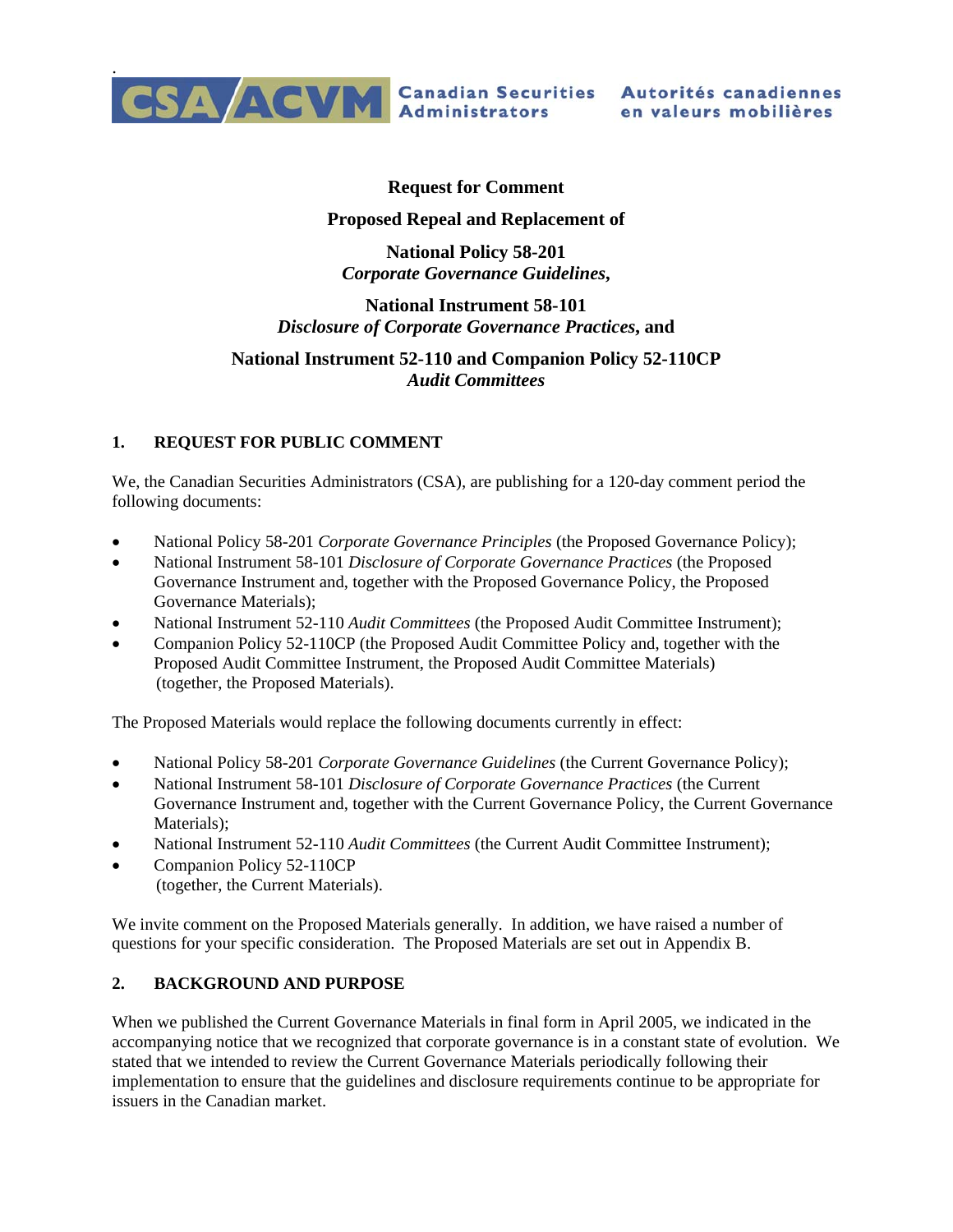We stated in the Current Governance Policy that we understand that some market participants have concerns about how the Current Governance Materials affect controlled issuers and that we intended to carefully consider these concerns.

On September 28, 2007, we published CSA Staff Notice 58-304 *Review of NI 58-101 Disclosure of Corporate Governance Practices and NP 58-201 Corporate Governance Guidelines* (CSA Notice 58- 304), to communicate our plans to undertake a broad review of the Current Governance Materials and to publish our findings together with any proposed amendments for comment in 2008.

In conducting this broad review, we examined corporate governance regimes in other jurisdictions. We also considered the realities of the large number of small issuers and controlled issuers in the Canadian market.

Consistent with CSA Notice 58-304, this Notice and the Proposed Materials reflect the results of our review.

The Proposed Materials are intended to enhance the standard of governance and confidence in the Canadian capital markets. They introduce changes in three main areas of our current corporate governance regime.

First, we propose to replace the Current Governance Policy with a more principles-based policy that is broader in scope. The Current Governance Policy contains a list of specific corporate governance guidelines. The Proposed Governance Policy contains nine broad corporate governance principles and commentary explaining those principles. In addition, it includes examples of corporate governance practices that can be used to achieve the objectives of the principles.

Second, we propose to replace the existing disclosure requirements set out in the Current Governance Instrument with a new set of disclosure requirements. The new set of disclosure requirements are more general in nature (rather than based on a model of "comply-or-explain") and apply to both venture and non-venture issuers.

Third, we propose to replace the current prescriptive approach to independence in the Current Audit Committee Instrument with a more principles-based approach. Specifically, we propose to include a principles-based definition of independence in the Proposed Audit Committee Instrument with guidance in the Proposed Audit Committee Policy regarding the types of relationships that could affect a director's independence. This guidance would replace the bright-line tests in sections 1.4 and 1.5 of the Current Audit Committee Instrument.

The purpose of the Proposed Materials is consistent with that of the Current Materials. The purpose of the Proposed Governance Policy is to provide guidance on corporate governance practices. The purpose of the Proposed Governance Instrument is to provide greater transparency for the marketplace regarding issuers' corporate governance practices. The purpose of the Proposed Audit Committee Instrument is to provide a framework for establishing and maintaining strong, effective and independent audit committees. The purpose of the Proposed Audit Committee Policy is to provide interpretative guidance for the application of the Proposed Audit Committee Instrument.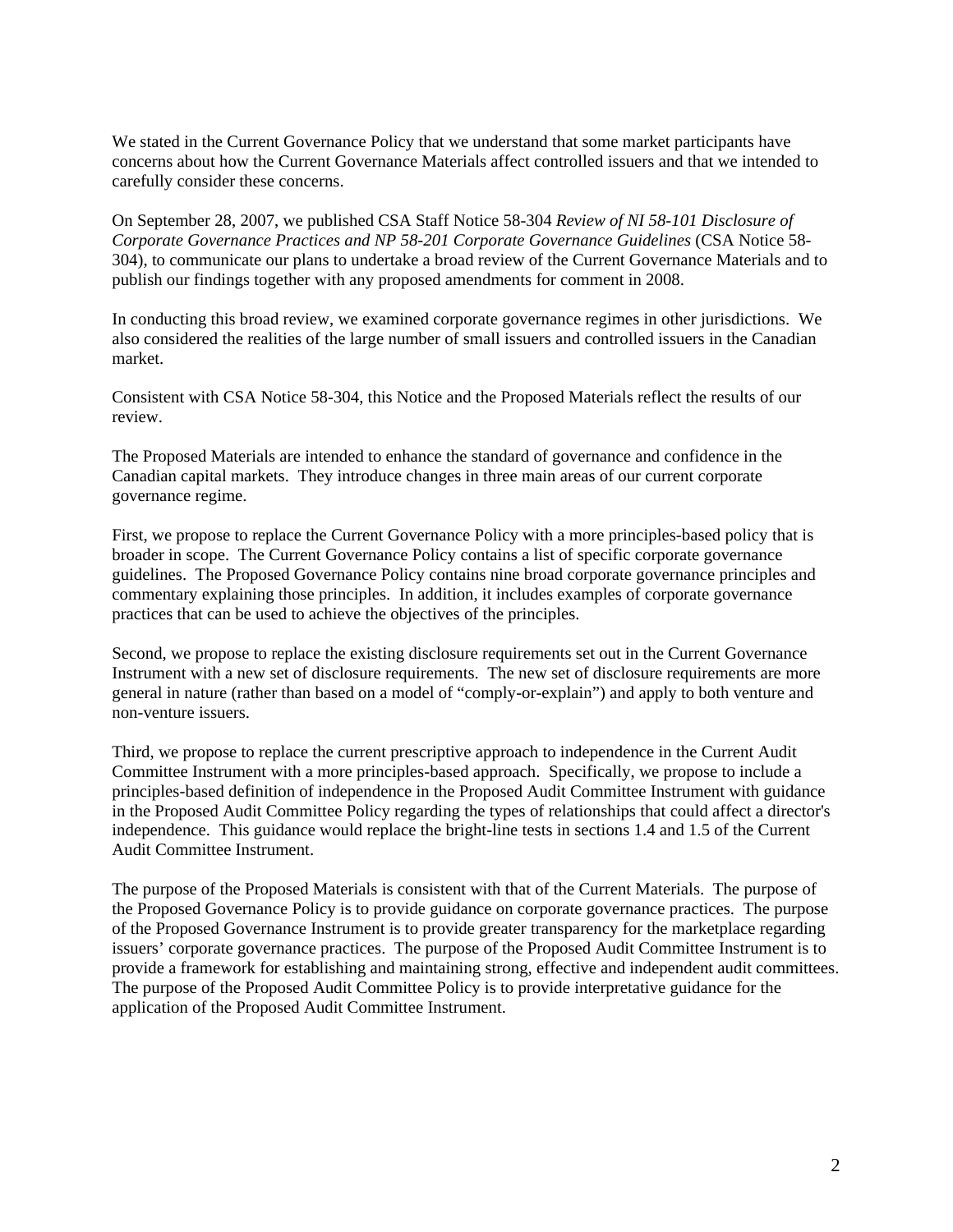Although the Alberta Securities Commission (the ASC) supports the objectives of the Proposed Materials, the ASC is concerned that the Proposed Materials may not substantially improve upon the Current Materials and that the anticipated potential benefits associated with implementing the Proposed Materials may be outweighed by the costs associated with adjusting to, and complying with, the Proposed Materials. Some of the ASC's concerns and specific requests for comment are set out in Appendix A, while other issues are raised in the specific requests for comment in this Notice.

## **3. SUMMARY OF PROPOSED MATERIALS**

## **Proposed Governance Policy**

The Current Governance Policy sets out corporate governance guidelines, grouped under nine main topics. These guidelines are not mandatory. However, because they are coupled with the "comply or explain" disclosure regime in the Current Governance Instrument, some market participants perceived them as prescriptive.

The Proposed Governance Policy establishes nine core corporate governance principles that apply to all issuers. Each principle is accompanied by commentary that provides relevant background and explanation, along with examples of practices that could achieve its objectives. These examples do not create obligatory practices or minimum requirements. The Proposed Governance Policy explicitly recognizes that corporate governance practices of issuers may differ from these examples but be equally good practices provided they achieve the objectives of the articulated principles. The Proposed Governance Policy does not purport to establish minimum standards or "best practices". It establishes nine principles that a board should consider and in respect of which disclosure is required.

The nine core corporate governance principles are:

- Principle 1 Create a framework for oversight and accountability *An issuer should establish the respective roles and responsibilities of the board and executive officers.*
- Principle 2 Structure the board to add value *The board should be comprised of directors that will contribute to its effectiveness.*
- Principle 3 Attract and retain effective directors *A board should have processes to examine its membership to ensure that directors, individually and collectively, have the necessary competencies and other attributes.*
- Principle 4 Continuously strive to improve the board's performance *A board should have processes to improve its performance and that of its committees, if any, and individual directors.*
- Principle 5 Promote integrity *An issuer should actively promote ethical and responsible behavior and decision-making.*
- Principle 6 Recognize and manage conflicts of interest *An issuer should establish a sound system of oversight and management of actual and potential conflicts of interest.*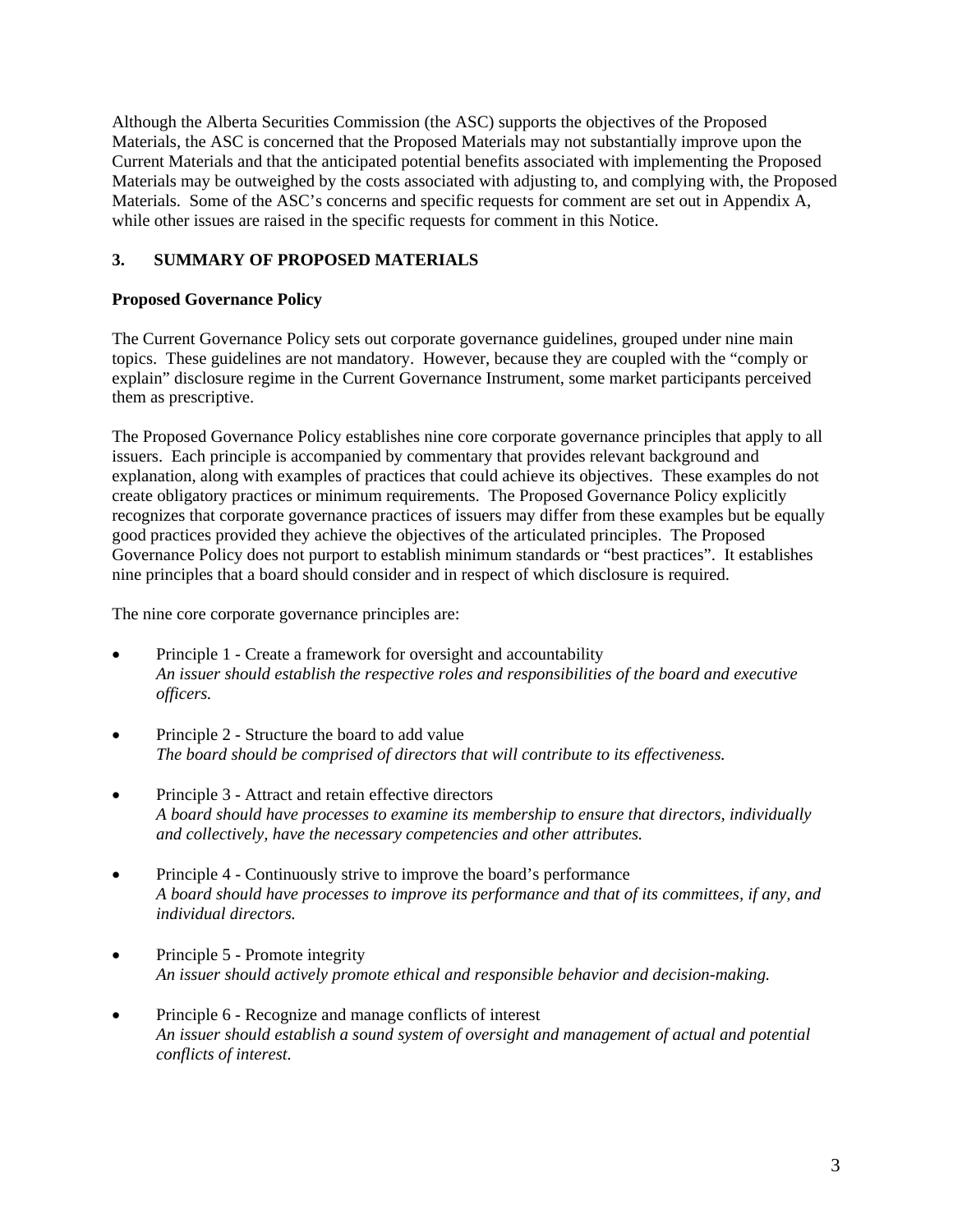- Principle 7 Recognize and manage risk A*n issuer should establish a sound framework of risk oversight and management.*
- Principle 8 Compensate appropriately *An issuer should ensure that compensation policies align with the best interests of the issuer.*
- Principle 9 Engage effectively with shareholders *The board should endeavor to stay informed of shareholders' views through the shareholder meeting process as well as through ongoing dialogue.*

The Proposed Governance Policy is broader in scope since the Current Governance Policy does not expressly address the subject matter of Principles 6, 7 and 9.

Principle 6 encourages issuers to establish a sound system of oversight and management of actual and potential conflicts of interest. We think that independence from management of the issuer is required to ensure the adequate supervision of management. We recognize, however, that conflicts of interest may arise in various situations, including if there is a significant divergence of interests among shareholders or their interests are not completely aligned. For example, conflicts of interest could arise in related party transactions to which a control person or significant shareholder is a party. The proposed Principle 6 encourages oversight and management of these conflicts in a manner that does not disqualify a control person or significant shareholder from being considered independent.

Principle 7 encourages issuers to establish a sound framework of risk oversight and management in order to effectively identify and manage significant risks. We think that risk oversight and management are an important component of corporate governance.

Principle 9 encourages the board to stay informed of shareholders' views, in order to facilitate board accountability to shareholders. This principle is intended to foster a productive relationship between shareholders and their elected representatives, the board of directors. We think that the examples of practices set out in this principle can assist the board of directors in keeping abreast of shareholder concerns.

## *Specific requests for comment*

- 1. Do you think Principles 6, 7 and 9 provide useful and appropriate guidance? Does this guidance appropriately supplement other corporate law and securities law (including legislation and decisions of Canadian courts) relating to these areas?
- 2. Does the level of detail in the commentary and examples of practices successfully provide guidance to issuers and assistance to investors without appearing to establish "best practices"?

### **Proposed Governance Instrument**

#### *Required disclosure*

A reporting issuer other than an investment fund is required to include in its information circular, annual information form or annual MD&A disclosure regarding its corporate governance practices.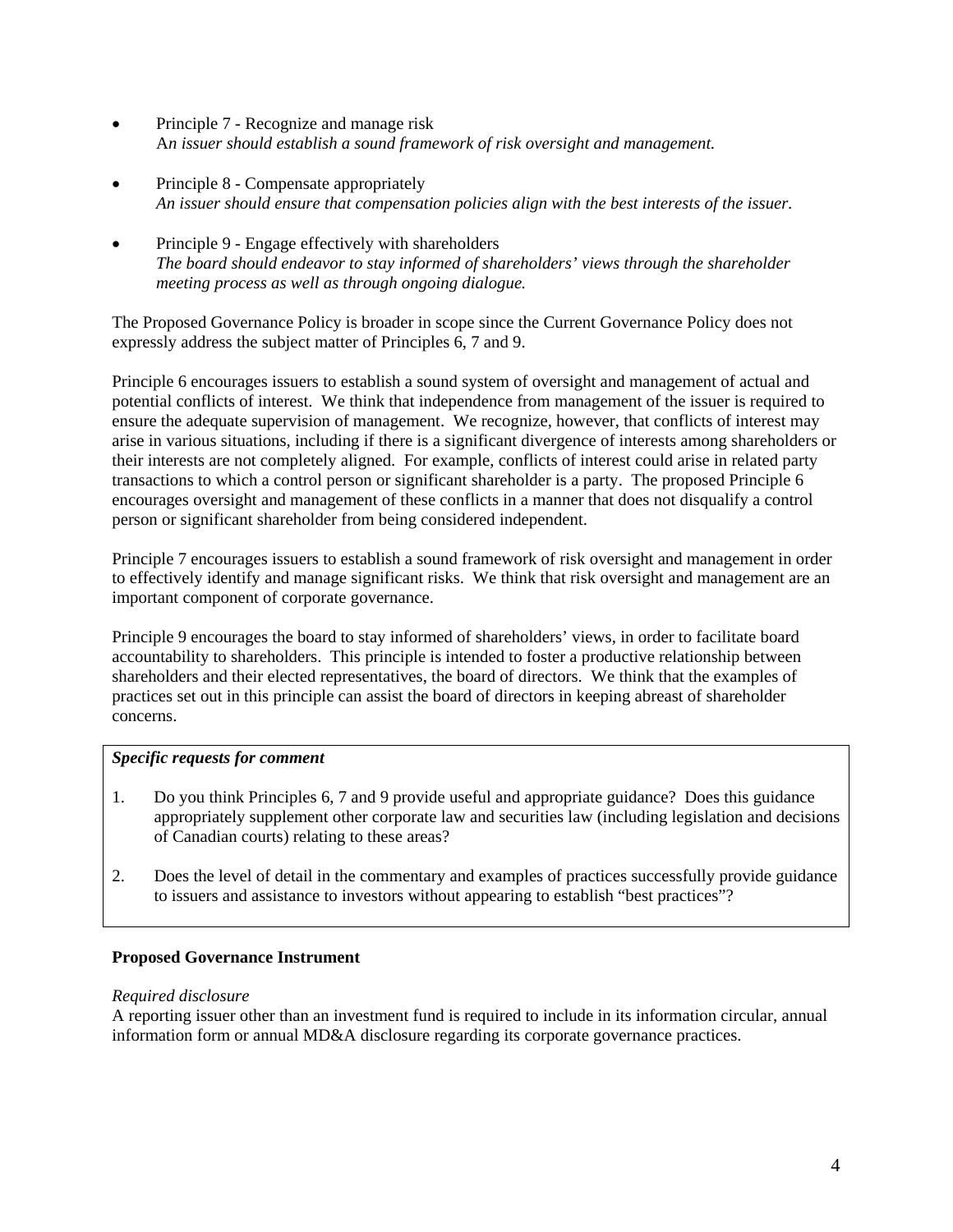We have significantly revised the disclosure requirements in Form 58-101F1. An issuer is required to disclose the practices it uses to achieve the objectives of each principle set out in the Proposed Governance Policy. An issuer is also required to disclose certain factual information, such as the board's composition and information about any of its standing committees. This disclosure is intended to help investors understand those practices.

The disclosure requirements are no longer based on a model of "comply or explain" against governance guidelines. That is one reason why the Proposed Governance Instrument does not provide an alternative disclosure regime for venture issuers.

## *Filing of code of business conduct and ethics*

We no longer require an issuer to file a copy of its code of business conduct and ethics or an amendment to the code through SEDAR. However, an issuer must provide a summary of any standards of ethical and responsible behavior and decision-making or code adopted by the issuer and describe how to obtain a copy of its code, if any.

## *Application*

We have clarified the application section as it applies to subsidiary entities.

## *Specific requests for comment*

- 3. In your view, what are the relative merits of a principles-based approach for disclosure, compared to a "comply or explain" model?
- 4. Is the level of disclosure required under each of the principles appropriate both from an issuer's and an investor's point of view? Specifically, do you think the disclosure in respect of Principles 6, 7 and 9 provides useful information to investors?
- 5. Should venture issuers be subject to the same disclosure requirements concerning their corporate governance practices as non-venture issuers?

### **Proposed approach to independence (found in the Proposed Audit Committee Materials)**

### *Definition of independence*

The definition of independence in the Current Audit Committee Instrument is:

- (1) An audit committee member is independent if he or she has no direct or indirect material relationship with the issuer.
- (2) For the purposes of subsection (1), a "material relationship" is a relationship which could, in the view of the issuer's board of directors, be reasonably expected to interfere with the exercise of a member's independent judgment.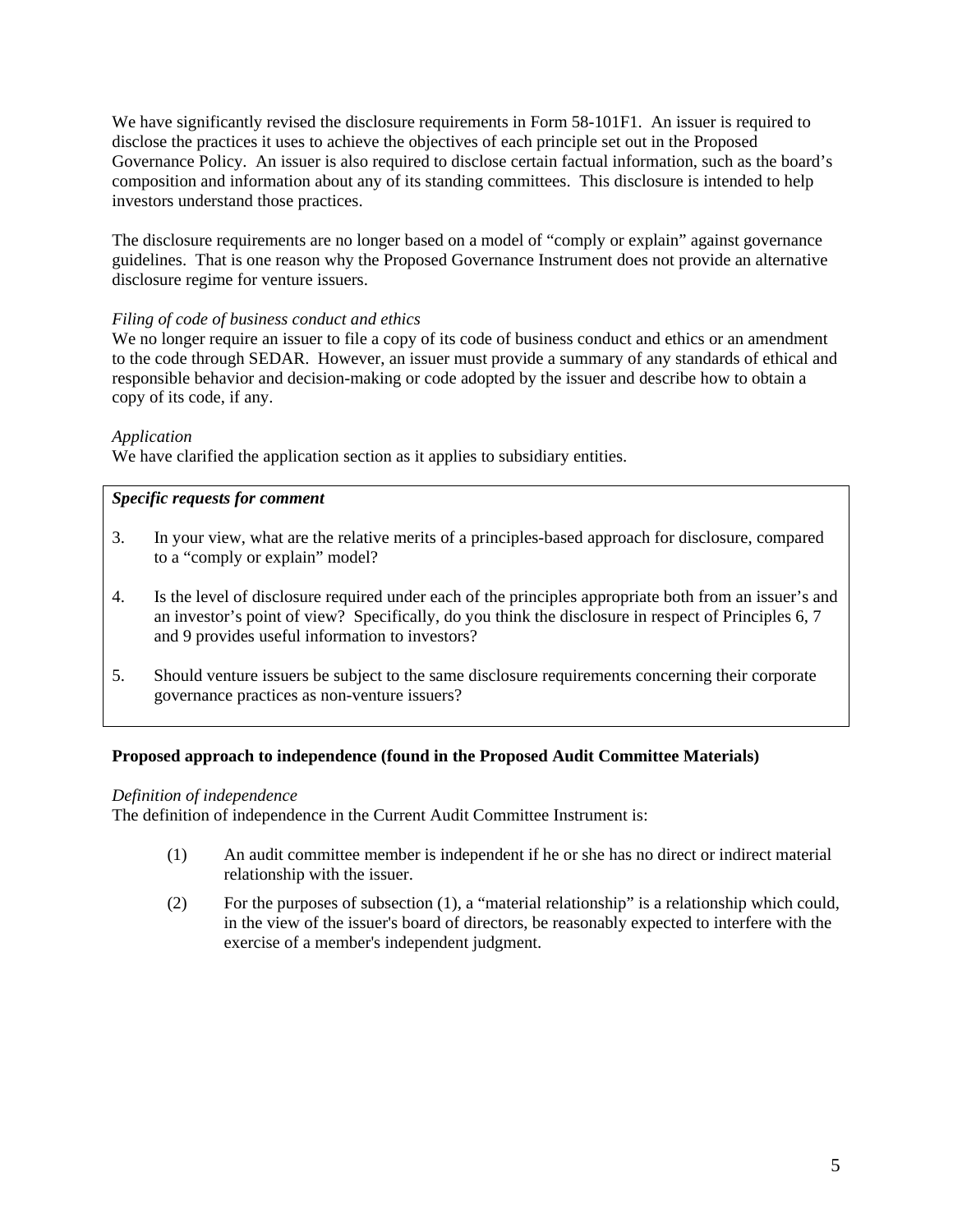The definition of independence in the Proposed Audit Committee Instrument is:

A director is independent if he or she

- (a) is not an employee or executive officer of the issuer; and
- (b) does not have, or has not had, any relationship with the issuer, or an executive officer of the issuer, which could, in the view of the issuer's board of directors having regard to all relevant circumstances, be reasonably perceived to interfere with the exercise of his or her independent judgment.

We propose to define independence to mean independence from the issuer and its management as a board of directors has an obligation to supervise the management of the business and affairs of an issuer. Under this definition, employees and executive officers of the issuer can never be considered independent.

While a control person or significant shareholder is not disqualified from being independent, when making independence assessments, boards should consider the control person's or significant shareholder's involvement with the management of the issuer and, depending on the nature and degree of involvement, this relationship may be reasonably perceived to interfere with the exercise of independent judgment.

In addition, the proposed definition captures relationships that are reasonably perceived to interfere with the exercise of independent judgment. In contrast, the current definition captures relationships that are reasonably expected to interfere with the exercise of independent judgment. We think the concept of perception is broader than that of expectation and is appropriate to include in the definition of independence since we are removing the "bright line" tests.

### *Removal of "bright line" tests*

We have removed the "bright line" tests in section 1.4 of the Current Audit Committee Instrument. Instead, we have included guidance in the Proposed Audit Committee Policy for assessing independence. Specifically, we have included in section 3.1 a non-exhaustive list of relationships that could affect an individual's independence. Ultimately determining independence is left to the reasonable judgment of the board of directors.

### *Application*

The new definition of independence will apply to all board members, including audit committee members. Consequently, we have removed the additional requirements for audit committee member independence in section 1.5 of the Current Audit Committee Instrument.

### *Related disclosure requirements*

Under the Proposed Governance Instrument, an issuer is required to disclose information regarding director independence. Specifically, an issuer must disclose:

- the names of the directors considered by the board to be independent, with the following information for each of those directors, if any:
	- (i) a description of any relationship with the issuer or any of its executive officers that the board considered in determining the director's independence; and
	- (ii) if the director has a relationship referred to in sub-paragraph (i), a discussion of why the board considers the director to be independent;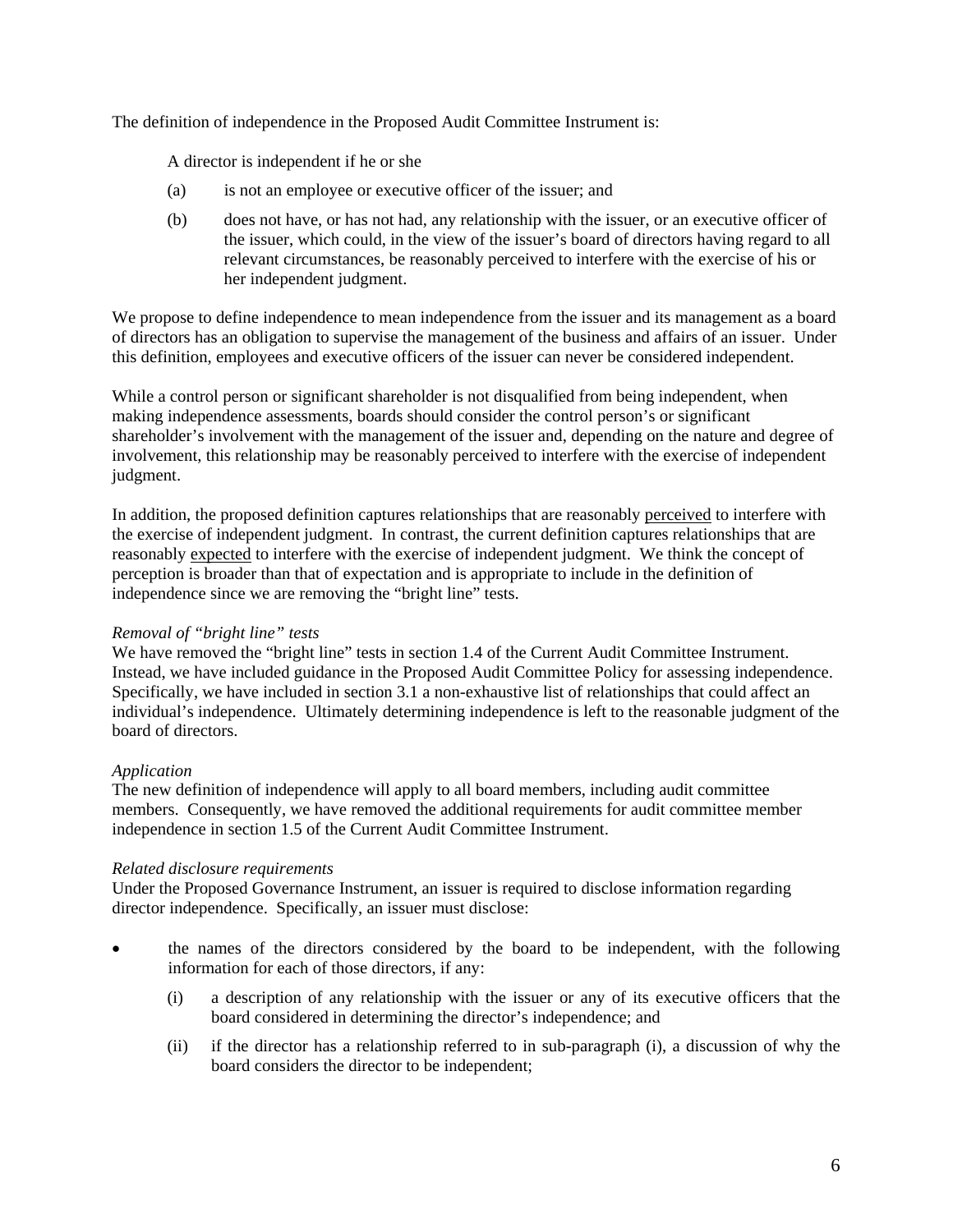- the names of the directors considered by the board to be not independent and the basis for that determination; and
- if a director has a business or other relationship with another director on the issuer's board, other than common membership on the issuer's board, information about that relationship.

### *Specific requests for comment*

- 6. In your view, what are the relative merits of the proposed approach to independence compared to the current approach? In particular:
	- (a) basing the determination of independence on perception rather than expectation; and
	- (b) guiding the board through indicia rather than imposing bright line tests?
- 7. Is it sufficiently clear that the phrase "reasonably perceived" applies a reasonable person standard?
- 8. Is the guidance in the Proposed Audit Committee Policy sufficient to assist the board in making appropriate determinations of independence?
- 9. The proposed definition provides that independence is independence from the issuer and its management, and not from a control person or significant shareholder. Given this definition:
	- (a) should a relationship with a control person or significant shareholder be specified in section 3.1 of the Proposed Audit Committee Policy as a relationship that could affect independence?
	- (b) should such a relationship be solely addressed through Principle 6 *Recognize and manage conflicts of interest* as proposed?
	- (c) is it appropriate to include as an example of a corporate governance practice that an appropriate number of independent directors on a board of directors and audit committee be unrelated to a control person or significant shareholder?
- 10. Does the required disclosure on director independence provide useful and appropriate information to investors?

### **Proposed Audit Committee Instrument**

In addition to the changes to the definition of independence discussed above, the most significant changes to **t**he Current Audit Committee Instrument are summarized below:

### *Exemptions*

We have introduced two new provisions that provide transitional relief from the requirement that all audit committee members must be independent. The first provision applies when a venture issuer becomes a non-venture issuer. The second provision applies in the context of a reverse takeover when the acquirer is either a venture issuer or a non-reporting issuer. In addition, we have removed exemptions for controlled issuers in light of the new approach to independence. We have clarified the scope of the exemption for U.S. listed issuers in section 6.1 of the Proposed Audit Committee Instrument.

We have amended the temporary exemption from the requirement that all audit committee members be independent for limited and exceptional circumstances provided in section 3.8 of the Proposed Audit Committee Instrument. We have removed the condition that the board of directors determine, in its reasonable judgement, that the audit committee member relying on this exemption is able to exercise the impartial judgement necessary to fulfill his or her responsibilities. Instead, the exemption does not apply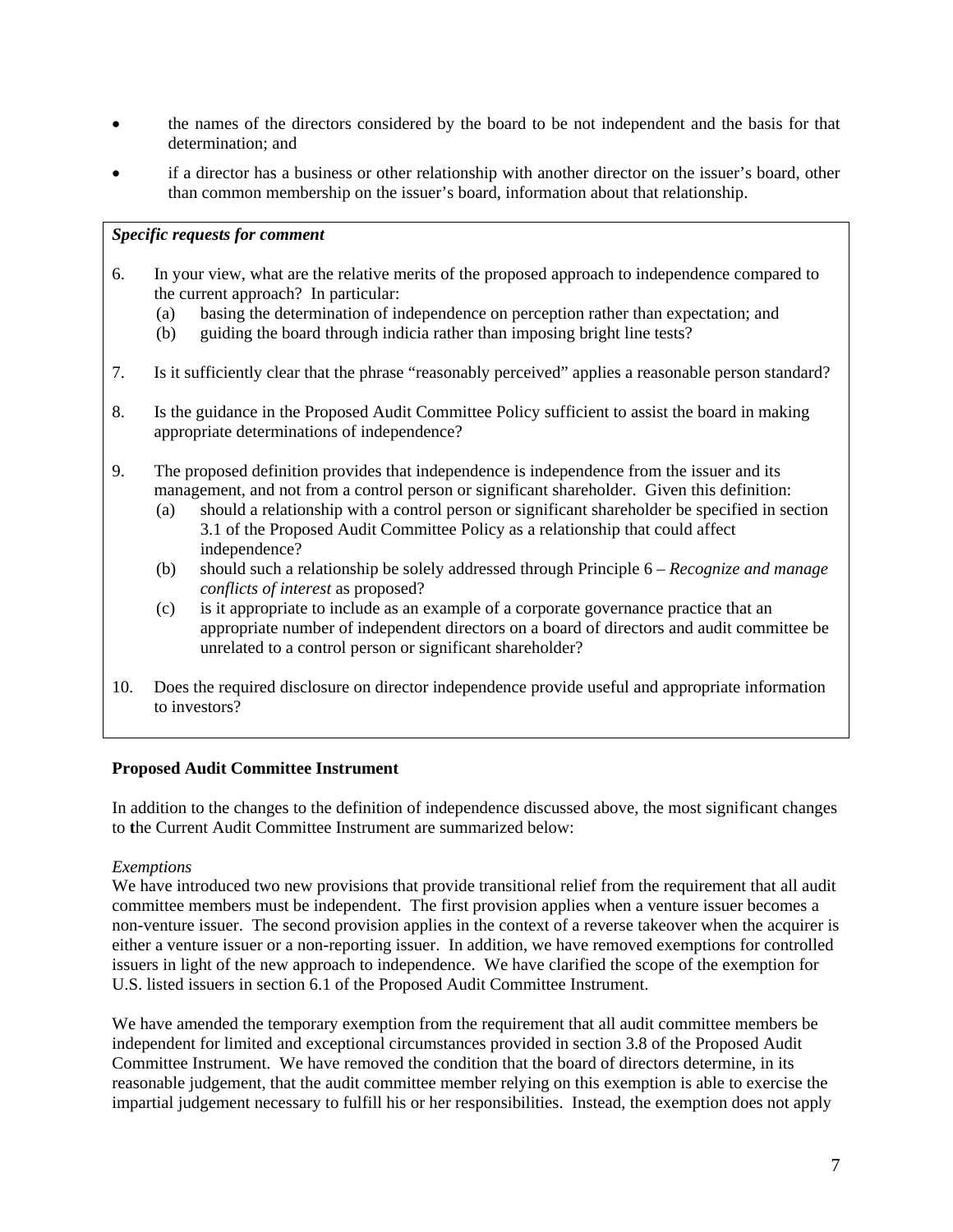to an audit committee member unless the issuer's board of directors has determined that the reliance on the exemption will not significantly adversely affect the ability of the audit committee to act independently and to satisfy the other requirements of the Proposed Audit Committee Instrument.

### *Responsibilities*

We have clarified that the issuer or any of its subsidiary entities must not obtain a non-audit service from its external auditor unless the service has been approved by the issuer's audit committee. We have also clarified that the issuer must not publicly disclose information contained in or derived from its financial statements, MD&A or annual or interim earnings news releases, unless the document has been reviewed by its audit committee. Previously, these responsibilities rested with the audit committee.

### *Application*

We have clarified the application section as it applies to subsidiary entities.

## **Proposed effective date**

We recognize that issuers will need a reasonable amount of time to familiarize themselves with the new corporate governance and audit committee regimes, including the new definition of independence. We intend to provide at least six months advance notice of the implementation of the new regimes.

## *Specific requests for comment*

11. Do you think our proposal regarding the effective date adequately addresses the needs of both venture and non-venture issuers?

# **4. ALTERNATIVES CONSIDERED**

We considered maintaining the status quo. However, both issuers and investors have raised concerns about the current governance regime. In addition, since the implementation of the Current Governance Materials, corporate governance has evolved both domestically and internationally.

We think that the Proposed Materials appropriately address these concerns and developments. We expect that the Proposed Materials will:

- provide greater flexibility, or perceived flexibility, to issuers and their boards of directors;
- improve the quality of disclosure of corporate governance practices provided to investors; and
- better align with international standards while taking into account the realities of Canada's capital markets.

We considered the corporate governance regimes in other jurisdictions, including Australia, the United Kingdom and the United States of America. However, while elements of the Proposed Materials are similar to those regimes, we do not believe that it would be helpful to adopt those regimes in their entirety given the unique characteristics of the Canadian market.

We considered no other alternatives.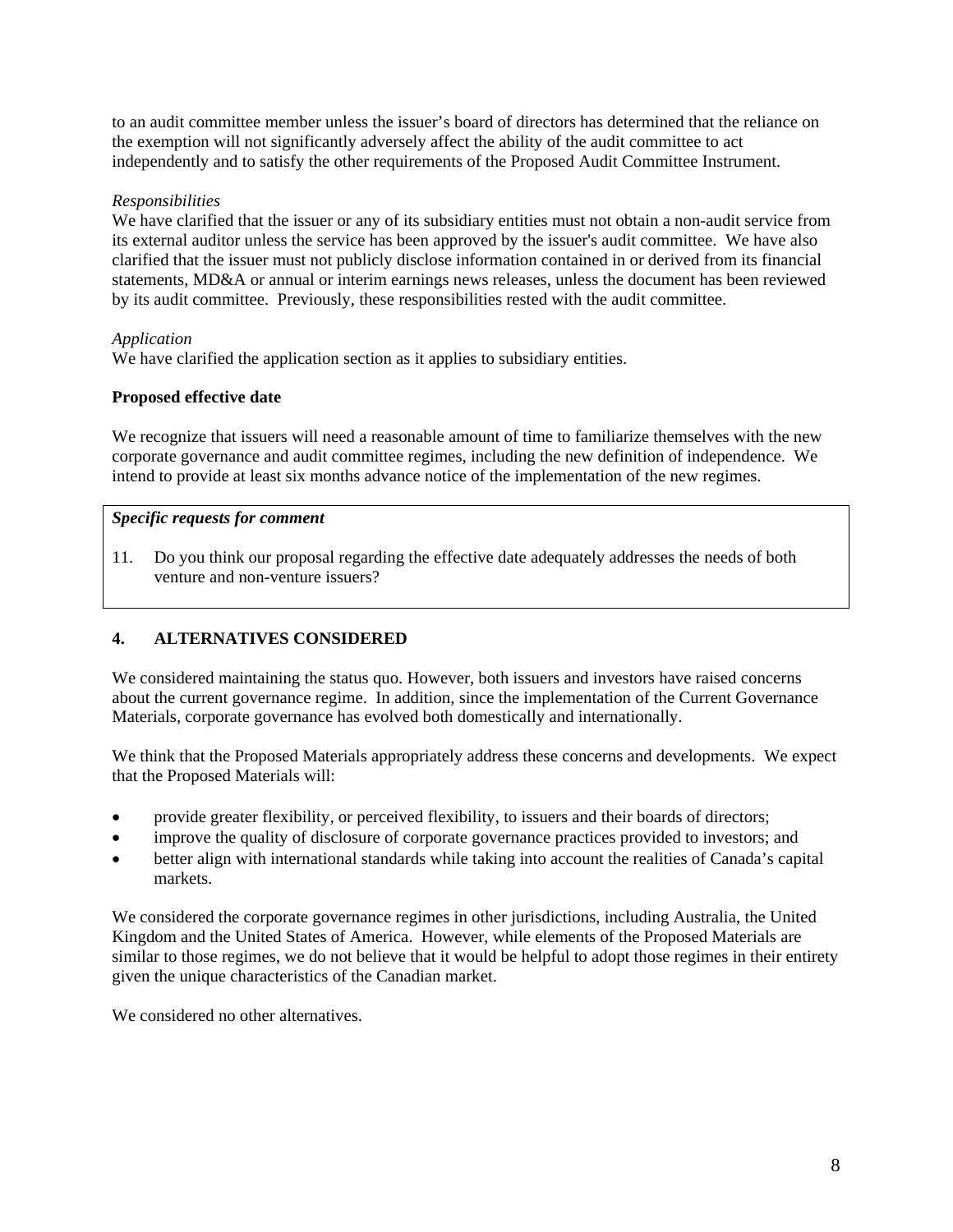## **5. RELATED INSTRUMENTS**

The Proposed Materials cover a broad range of subjects, some of which are addressed in the following Instruments or are related to them:

- National Instrument 51-102 *Continuous Disclosure Obligations*;
- National Policy 51-201 *Disclosure Standards*;
- National Instrument 52-109 *Certification of Disclosure in Issuer's Annual and Interim Filings*; and
- National Instrument 71-102 *Continuous Disclosure and Other Exemptions Relating to Foreign Issuers*.

## **6. ANTICIPATED COSTS AND BENEFITS**

There are two primary sets of stakeholders that will be affected by the Proposed Materials.

### *Issuers*

The Current Governance Policy sets out non-prescriptive guidelines. However, these guidelines, when coupled with the "comply or explain" disclosure model, have been perceived by some issuers and other market participants as creating mandatory obligations. We think that the Proposed Governance Materials clarify that the examples of corporate governance practices included in the Proposed Governance Policy are not mandatory. In our view, issuers will benefit from this change.

One consequence of the Proposed Governance Materials is that issuers will have to re-consider the independence of their directors and audit committee members under the new definition of independence. However, we think that they will benefit from the additional flexibility under the new approach to independence, without compromising investor protection.

Another consequence is that issuers will be subject to different corporate governance disclosure requirements than they are currently. In particular, venture issuers will be subject to more extensive disclosure requirements. This may result in higher compliance costs, primarily in the first year of implementation. We do not expect the increase in compliance costs to be significant. Further, even in the absence of any change to our disclosure requirements, issuers may choose to provide more comprehensive disclosure regarding their governance practices in order to address investor concerns.

Issuers will remain subject to the same audit committee requirements as in the Current Audit Committee Instrument, although they will have to re-confirm the independence of their audit committee members under the new definition of independence.

### *Investors*

We think investors will receive more comprehensive and meaningful information on which to base their investment decisions under the Proposed Governance Instrument. In particular, investors in venture issuers will receive more extensive disclosure than is currently the case.

The results of our corporate governance disclosure compliance review, set out in CSA Staff Notice 58- 303 published on June 29, 2007, revealed that current corporate governance disclosure by issuers is often inadequate and does not provide clear or complete accounts of governance practices. In these instances, market participants have expressed concerns that the disclosure being provided is not sufficiently informative or meaningful to acquire an understanding of the issuer's governance practices to inform an investment decision. We think the requirements of the Proposed Governance Instrument respond to these concerns.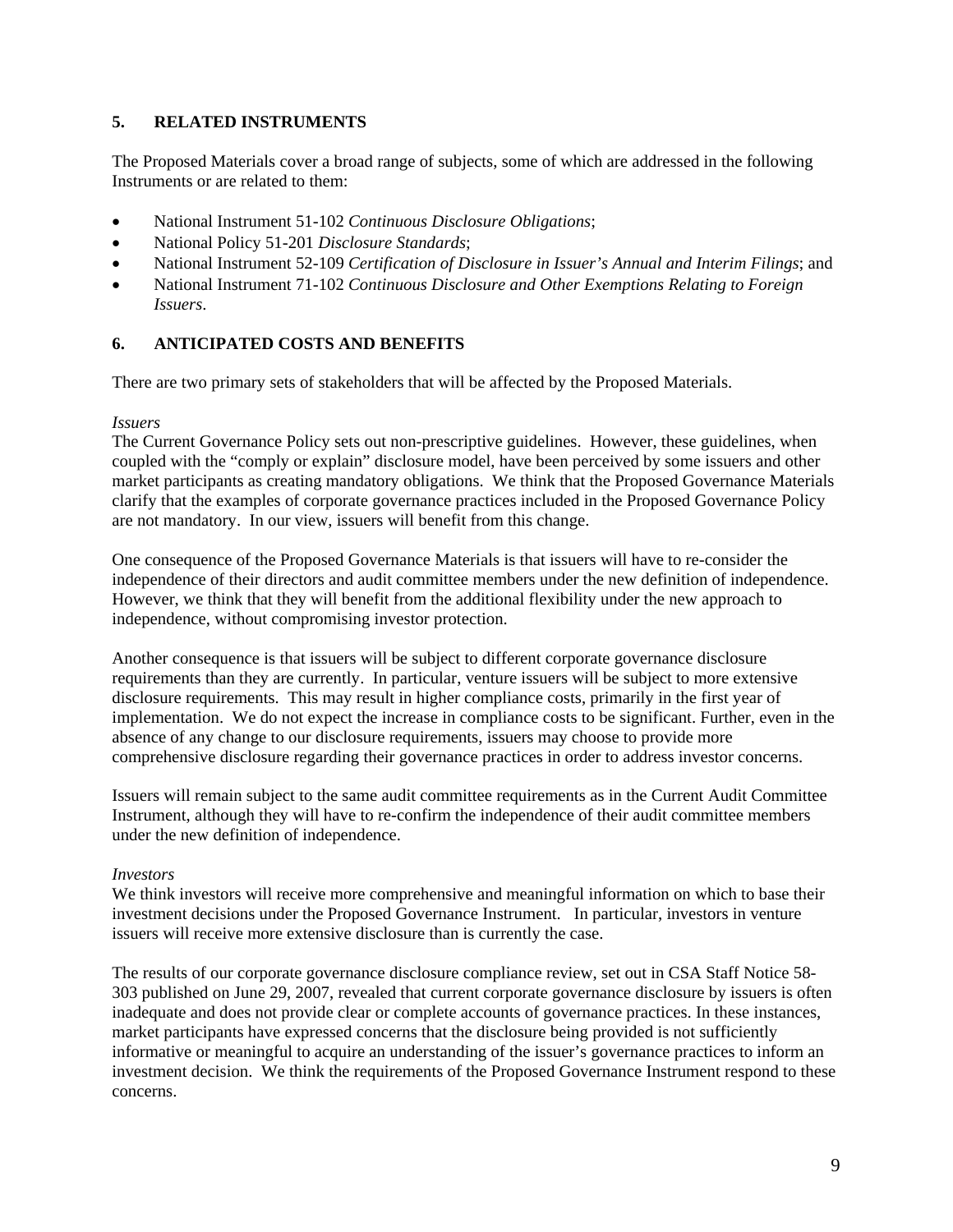The proposed disclosure requirements will cover the same general topics as are currently set out in the Current Governance Instrument, plus three additional topics (conflicts of interest, risk management and shareholder communication). The addition of these topics is largely consistent with the disclosure requirements in other jurisdictions.

Disclosure provided to investors regarding audit committees will generally remain the same, except an issuer will be required to provide more comprehensive information about the independence of its audit committee members under the Proposed Governance Instrument.

We anticipate the benefits of greater transparency and flexibility will exceed the cost for issuers to reassess the independence of their directors and provide the disclosure required under the Proposed Materials.

# **7. RELIANCE ON UNPUBLISHED MATERIALS**

In developing the Proposed Materials, we did not rely upon any significant unpublished study, report or other written materials.

# **8. CONSEQUENTIAL AMENDMENTS**

We are also publishing for a 120-day comment period, amendments to the following:

- National Policy 12-202 *Revocation of a Compliance-related Cease Trade Order*;
- National Instrument 41-101 *General Prospectus Requirements* and Form 41-101F1 *Information Required in a Prospectus*;
- National Policy 41-201 *Income Trusts and Other Indirect Offerings*;
- Form 51-102F2 *Annual Information Form*;
- Form 51-102F5 *Information Circular*; and
- Companion Policy 71-102CP to National Instrument 71-102 *Continuous Disclosure and Other Exemptions Relating to Foreign Issuers*.

The proposed amendment instruments are set out in Appendix C .

## **9. WITHDRAWAL OF NOTICE**

We are withdrawing CSA Staff Notice 58-304 in all Canadian jurisdictions in which it was published as it is no longer required.

## **10. PUBLISHING JURISDICTIONS**

The Proposed Materials are initiatives of the securities regulatory authorities in all Canadian jurisdictions. If adopted, the Proposed Governance Instrument and the Proposed Audit Committee Instrument are expected to be adopted as rules in all Canadian jurisdictions except Saskatchewan and Québec. They will be adopted as Commission regulations in Saskatchewan and as regulations in Québec.

We expect that the Proposed Governance Policy and the Proposed Audit Committee Policy, if adopted, will be adopted as policies in all Canadian jurisdictions.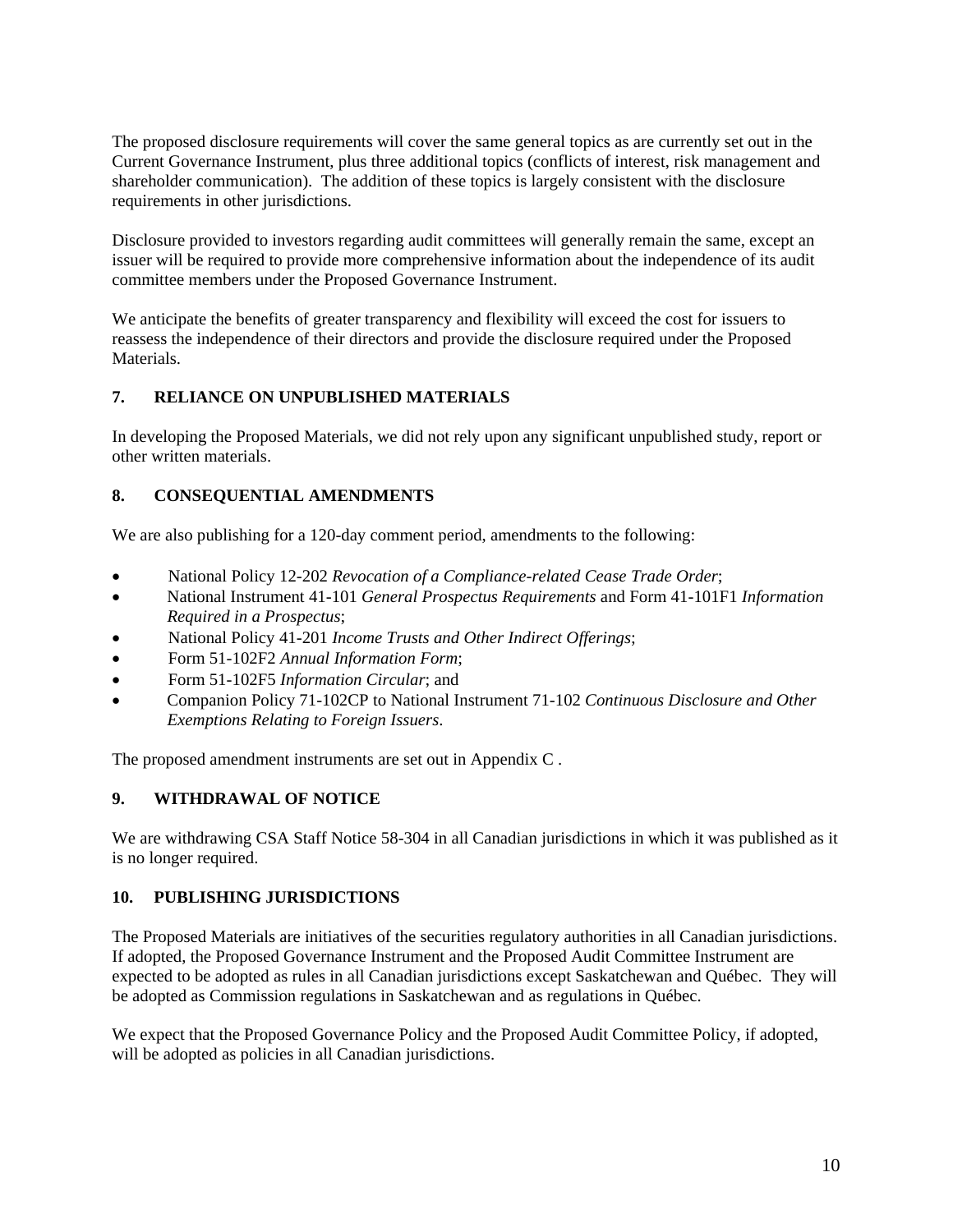### **11. COMMENTS**

We invite interested parties to make written submissions on the Proposed Materials. We will consider submissions received by April 20, 2009. **Due to timing concerns, we will not consider comments received after this deadline.**

Please address your submissions to the following securities regulatory authorities:

British Columbia Securities Commission Alberta Securities Commission Saskatchewan Financial Services Commission Manitoba Securities Commission Ontario Securities Commission Autorité des marchés financiers New Brunswick Securities Commission Nova Scotia Securities Commission Office of the Attorney General, Prince Edward Island Securities Commission of Newfoundland and Labrador Registrar of Securities, Government of Yukon Registrar of Securities, Department of Justice, Government of the Northwest Territories Registrar of Securities, Legal Registries Division, Department of Justice, Government of Nunavut

Please send your comments to the addresses below. Your comments will be distributed to the other participating CSA members.

Me Anne-Marie Beaudoin Corporate Secretary Autorité des marchés financiers 800, square Victoria, 22e étage C.P. 246, tour de la Bourse Montréal (Québec) H4Z 1G3 Fax: 514-864-6381 E-mail: consultation-en-cours@lautorite.qc.ca

John Stevenson,Secretary Ontario Securities Commission 20 Queen Street West Suite 1900, Box 55 Toronto, Ontario M5H 3S8 Fax: 416-593-8145 E-mail: jstevenson@osc.gov.on.ca

If you do not submit your comments by e-mail, provide a diskette containing the submissions in MS Word format.

### **Please note that all comments received during the comment period will be made publicly available.**

We cannot keep submissions confidential because securities legislation in certain provinces requires publication of a summary of the written comments received during the comment period be published. We will post all comments received during the comment period to the Ontario Securities Commission website at www.osc.gov.on.ca to improve the transparency of the policy-making process.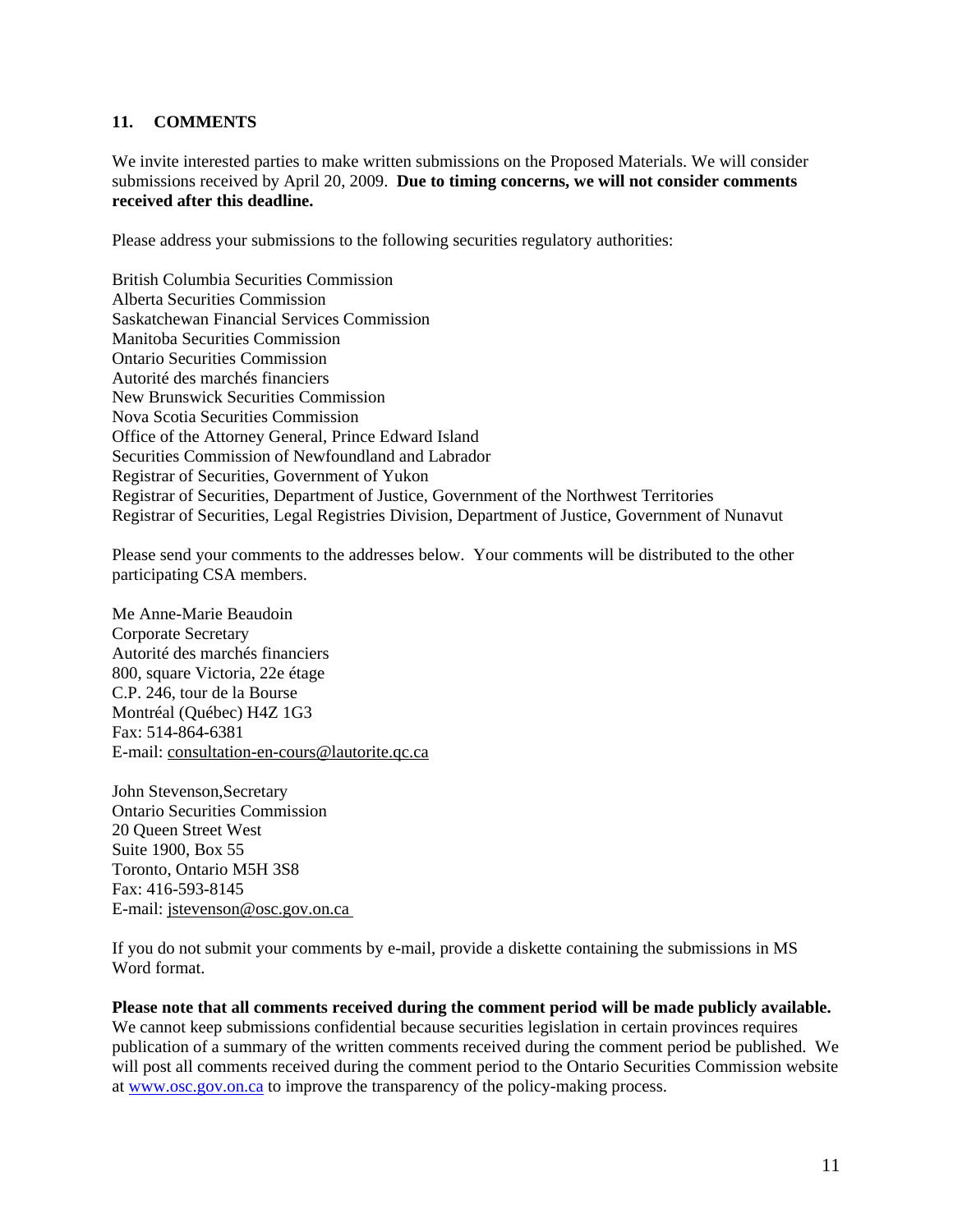#### **12. QUESTIONS**

Please refer your questions to any of:

*Autorité des marchés financiers*  Lucie J. Roy, Conseillère en réglementation Surintendance aux marchés des valeurs Phone: 514-395-0337, ext. 4464

E-mail: lucie.roy@lautorite.qc.ca

*British Columbia Securities Commission*  Sheryl Thomson, Senior Legal Counsel

Corporate Finance Phone: 604-899-6778 (direct) 800-373-6393 (toll free in BC and Alberta) E-mail: sthomson@bcsc.bc.ca

Sylvie Anctil-Bavas, Chef comptable Surintendance aux marchés des valeurs Phone: 514-395-0337, ext. 4291 E-mail: sylvie.anctil-bavas@lautorite.qc.ca

Jody Ann Edman, Senior Securities Analyst Corporate Finance Phone: (604) 899-6698 (direct) (800) 373-6393 (toll free in BC and Alberta) E-mail: jedman@bcsc.bc.ca

*Alberta Securities Commission* 

Samir Sabharwal, Legal Counsel Office of the General Counsel Phone: 403-297-7389 E-mail: samir.sabharwal@asc.ca

*Manitoba Securities Commission* 

Bob Bouchard, Director and Chief Administration **Officer** Phone: 204-945-2555 E-mail: bob.bouchard@gov.mb.ca

*Ontario Securities Commission*  Rick Whiler, Senior Accountant Phone: 416-593-8127 E-mail: rwhiler@osc.gov.on.ca

Frédéric Duguay, Legal Counsel Phone: 416-593-3677 E-mail: fduguay@osc.gov.on.ca

**December 19, 2008** 

Patrizia C. Valle, Legal Counsel Office of the General Counsel Phone: 403-355-4478 E-mail: patrizia.valle@asc.ca

Jo-Anne Matear, Assistant Manager Phone: 416-593-2323 E-mail: jmatear@osc.gov.on.ca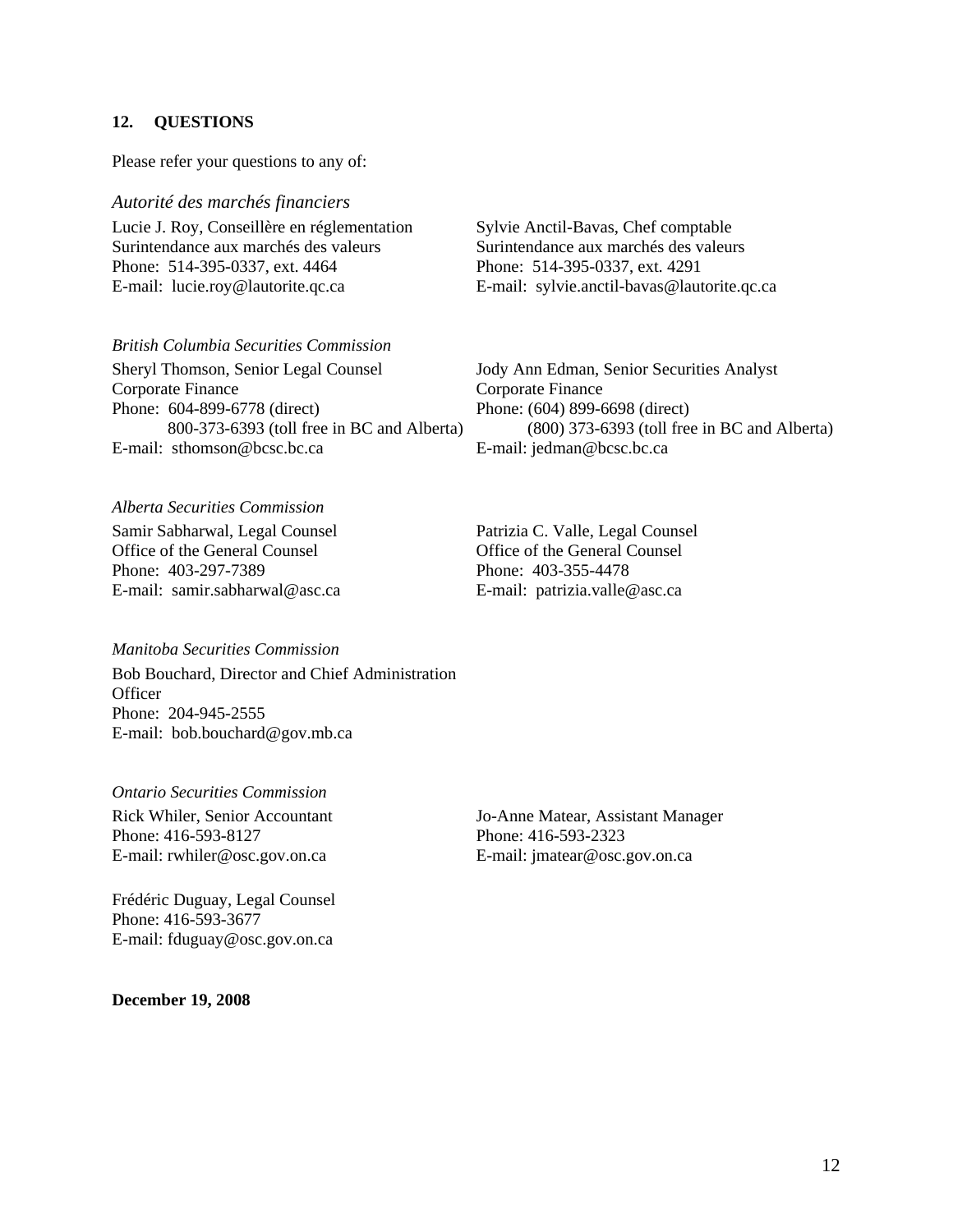## **Appendix A**

The ASC has concerns about certain aspects of the Proposed Materials, some of which are reflected in the specific requests for comment in the CSA Request for Comment. The remaining concerns are outlined herein with additional requests for comment.

### **Proposed approach to independence (found in the Proposed Audit Committee Materials)**

#### *Definition of independence*

As stated in the CSA Request for Comment, the proposed definition of independence in the Proposed Audit Committee Instrument is:

A director is independent if he or she

- (a) is not an employee or executive officer of the issuer; and
- (b) does not have, or has not had, any relationship with the issuer, or an executive officer of the issuer, which could, in the view of the issuer's board of directors having regard to all relevant circumstances, be reasonably perceived to interfere with the exercise of his or her independent judgment.

The ASC is concerned that clause (b) of the proposed definition of independence may remove the discretion of the board to determine whether or not a director who is not an employee or executive officer is independent. Under the proposed definition of independence, such a director cannot be labeled independent if a relationship exists which a "reasonable person" could perceive would interfere with the exercise of that director's independent judgment. This would be the case notwithstanding that a board, with its collective experience and specific knowledge of the director in question, may subjectively and reasonably come to a different conclusion. The ASC is concerned that under the proposed definition of independence, a reasonable but less informed and less experienced person's perception is the determining factor. Ultimately, the concern is that the best available directors may not become members of boards because of the application of this particular definition of independence.

### *Related disclosure requirements*

The ASC is concerned that the disclosure requirements imposed by the Proposed Governance Instrument may ultimately have a detrimental effect on issuers' ability to attract and retain the best available directors. The Proposed Governance Instrument requires issuers to explain why a director has been found to be independent if a relationship enumerated in section 3.1 of the Proposed Audit Committee Policy exists. Such a requirement could result in market participants improperly assuming that such a relationship usually impedes the exercise of independent judgment unless the board is able to provide an explanation that proves otherwise. In addition, the requirement that the issuer identify the remaining directors as "not independent" implies that those directors are not capable of exercising independent judgment. The concern is that such a label will dissuade valuable directors from acting as members of boards.

### *Specific requests for comment*

- 1. Instead of the "reasonable person" test, do you think the definition of independence should:
	- (a) allow the board to subjectively determine whether or not a director is independent; and
	- (b) require that the board's subjective decision be reasonable (i.e., there is a line of analysis that could reasonably lead the board from the factors it considered to the conclusion it reached, even if it is one with which others may disagree)?